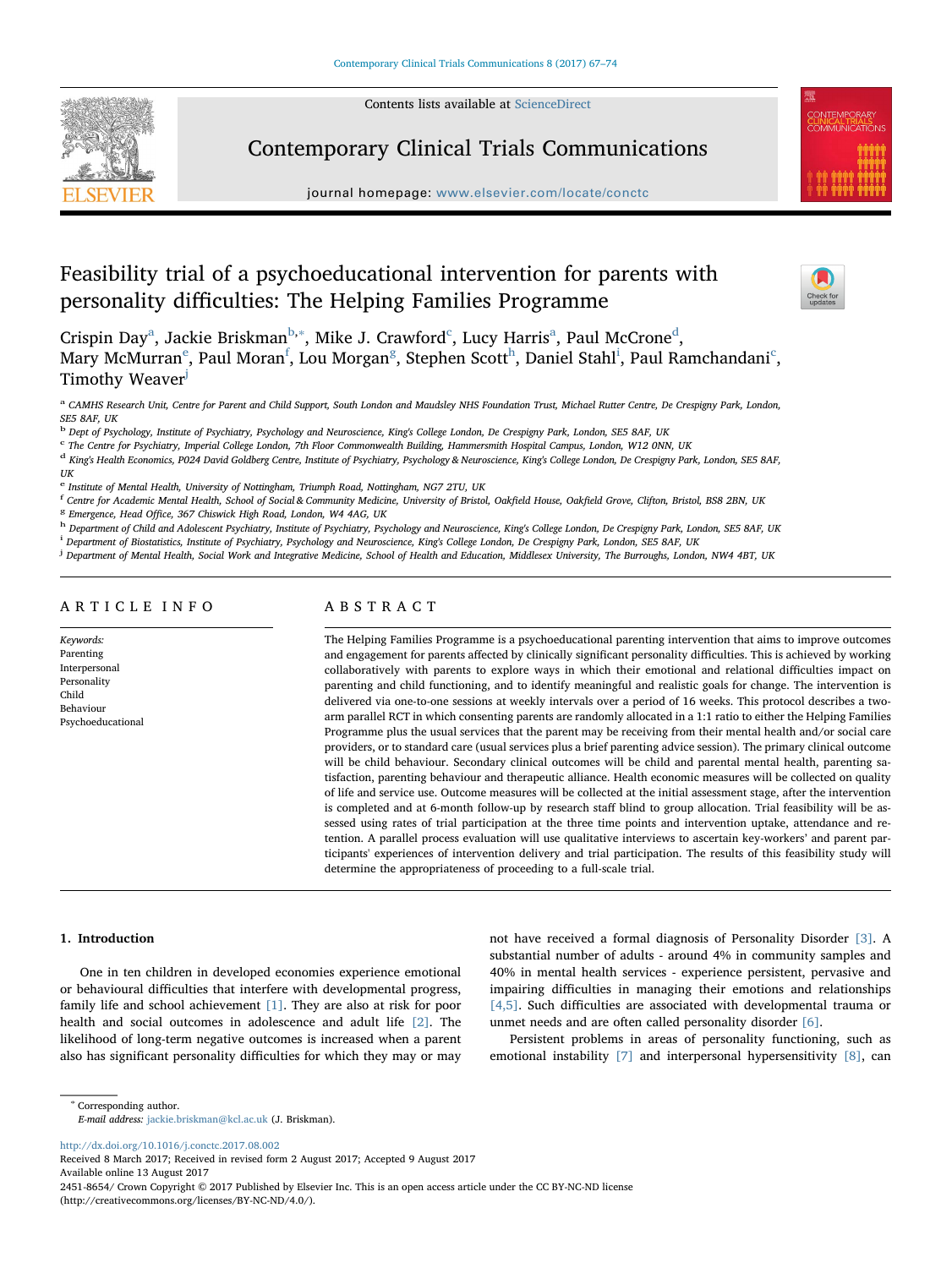affect a parent's capacity to offer the stable and responsive care re-quired for healthy child development [\[9\]](#page-6-7). Children of parents with these complex interpersonal needs are more likely to require support from child mental health and social care professionals [\[10\].](#page-6-8) Moreover, having a child with emotional and/or behavioural difficulties can increase the risk of a mental health crisis for vulnerable parents with limited interpersonal coping resources [\[3\].](#page-6-2)

Interventions that support parents in developing parenting skills, in understanding the emotional needs of the child and in developing effective emotional communication lead to significant benefits in child mental health and developmental outcomes. The strongest effects are obtained for programmes that use structured 'psychoeducation', in which parents learn about child development, and the skills and application of positive parenting and personal coping strategies [\[11\]](#page-6-9). Unfortunately, families affected by personality difficulties experience comparatively high dropout rates and worse outcomes from the typical group format of standardised parent psychoeducation interventions [\[12,13\].](#page-6-10)

The 'Helping Families Programme' (HFP) was originally developed for families with a range of complex needs including parental emotional dysregulation, interpersonal hostility, early school exclusion and risk of child maltreatment. Within this feasibility trial the HFP was adapted for use with families affected by clinically significant personality difficulties. HFP uses parent-focussed cognitive, behavioural and interpersonal strategies to optimise parents' use of positive parenting strategies and their understanding of child development and the tasks of parenting. This manualised approach incorporates systematic personalisation methods to assertively engage parents who have difficulties often associated with personality disorder to develop intervention goals that reflect the needs and preferences of individual families.

Evaluations of HFP have indicated positive parent engagement and clinically significant changes on a range of child and parent outcomes. The current trial will be a test of HFP in a larger sample of families with complex intergenerational needs, using a more rigorous randomised controlled trial (RCT) design.

# 1.1. Trial aims and objectives

The aim of this study is to investigate the feasibility of undertaking a full clinical trial of the HFP psychoeducational parenting intervention for families affected by personality difficulties. The specific objectives are:

- (i) To assess the feasibility of research procedures and intervention delivery, as needed to design a full-scale trial
- (ii) To investigate the influence of contextual factors on implementation and outcome generation for the intervention
- (iii) To obtain variance estimates for parent and child outcomes necessary to power a full-scale trial
- (iv) To measure intervention costs and make preliminary estimates of cost-effectiveness
- (v) To produce a full-scale trial protocol

# 2. Methods

# 2.1. Design

A two-arm, parallel RCT will randomly allocate consenting parents in a 1:1 ratio to: (i) the Helping Families Programme, a 16-session psychoeducational parenting intervention, plus usual services from mental health and/or social care providers; or (ii) standard care (usual services plus brief parenting advice). Primary clinical outcomes will be child and parental mental health. Secondary clinical outcomes will be parenting satisfaction, parenting behaviour and therapeutic alliance. Health economic measures will be collected on quality of life and service use. Outcome measures will be collected at baseline (T1), postintervention (T2) and 6-month follow-up (T3) by research staff blind to group allocation. Trial feasibility will be assessed using rates of trial participation (participant identification, screening, eligibility, consent, randomisation); data collection at T1, T2 and T3; and intervention uptake, attendance and retention. A parallel process evaluation will use observational and interview measures to understand keyworkers' and parent participants' experiences of intervention delivery and trial participation.

# 2.2. Eligibility criteria

Eligibility for the trial depends upon both parent and (index) child meeting criteria.

Parents will (i) be the primary parental caregiver for the index child; (ii) be aged 18–65 years; (iii) have significant personality difficulties (assessed by a score of 3 or more on the 'Standardised Assessment of Personality - Abbreviated Scale' (SAPAS) [\[14\]](#page-6-11), (iv) be proficient in written and spoken English, and (v) have capacity to provide informed consent to participate.

The index child will be aged 3–11 years, living at home with the index parent and have significant emotional and/or behavioural difficulties (score 17 or over on the 'Strengths and Difficulties Questionnaire' Total Difficulties Score) [\[15\]](#page-6-12).

Parents will be excluded if there is (i) the presence of psychosis; (ii) they are engaged in another structured parenting intervention; (iii) they are receiving inpatient care or (iv) they have insufficient language or cognitive abilities to participate fully in trial procedures.

Children with a pervasive developmental disorder will be excluded from the trial, and children not residing with the index parent will also be ineligible.

# 2.3. Interventions

#### 2.3.1. Intervention arm

The Helping Families Programme (HFP) is a psychoeducational parenting intervention that aims to improve outcomes and engagement for families with personality difficulties. This is achieved by working collaboratively with parent participants to: (i) explore the ways in which parental emotional and relational difficulties impact on parenting and child functioning; (ii) identify meaningful and realistic goals for change; and (iii) understand and use a range of evidence-based parenting and self-care strategies. The intervention is delivered over 16 weekly sessions. HFP will be delivered by specially trained and supervised trial therapists according to a detailed manual. This will primarily involve 1:1 sessions with the primary parental caregiver, although other family members may be involved when appropriate. Parent participants will be supported to practice newly developed skills with their child(ren) in between sessions. Sessions will take place in the family home and/or local clinics if preferred by the parent.

HFP will be delivered in conjunction with usual services available to participating families. A standard care coordination protocol has been developed in concert with collaborating services, based on best practice and local guidelines. This describes: (i) research staff roles and responsibilities; (ii) coordination and continuity of care for participating parents and their children; (iii) effective management of safeguarding concerns; and (iv) information-sharing procedures between trial therapists and other professionals.

2.3.1.1. Control arm. Participants in the control arm will be offered standard care. This will consist of usual services, augmented by one parent information and support session (lasting 60–90 min), derived from an existing evidence-based parenting programme [\[16\].](#page-6-13) Parenting advice will be delivered by a trained parent facilitator and will involve: (i) supporting conversations about children's emotional and behavioural functioning, and (ii) discussion of relevant parenting strategies. Parents will also be provided with contact details for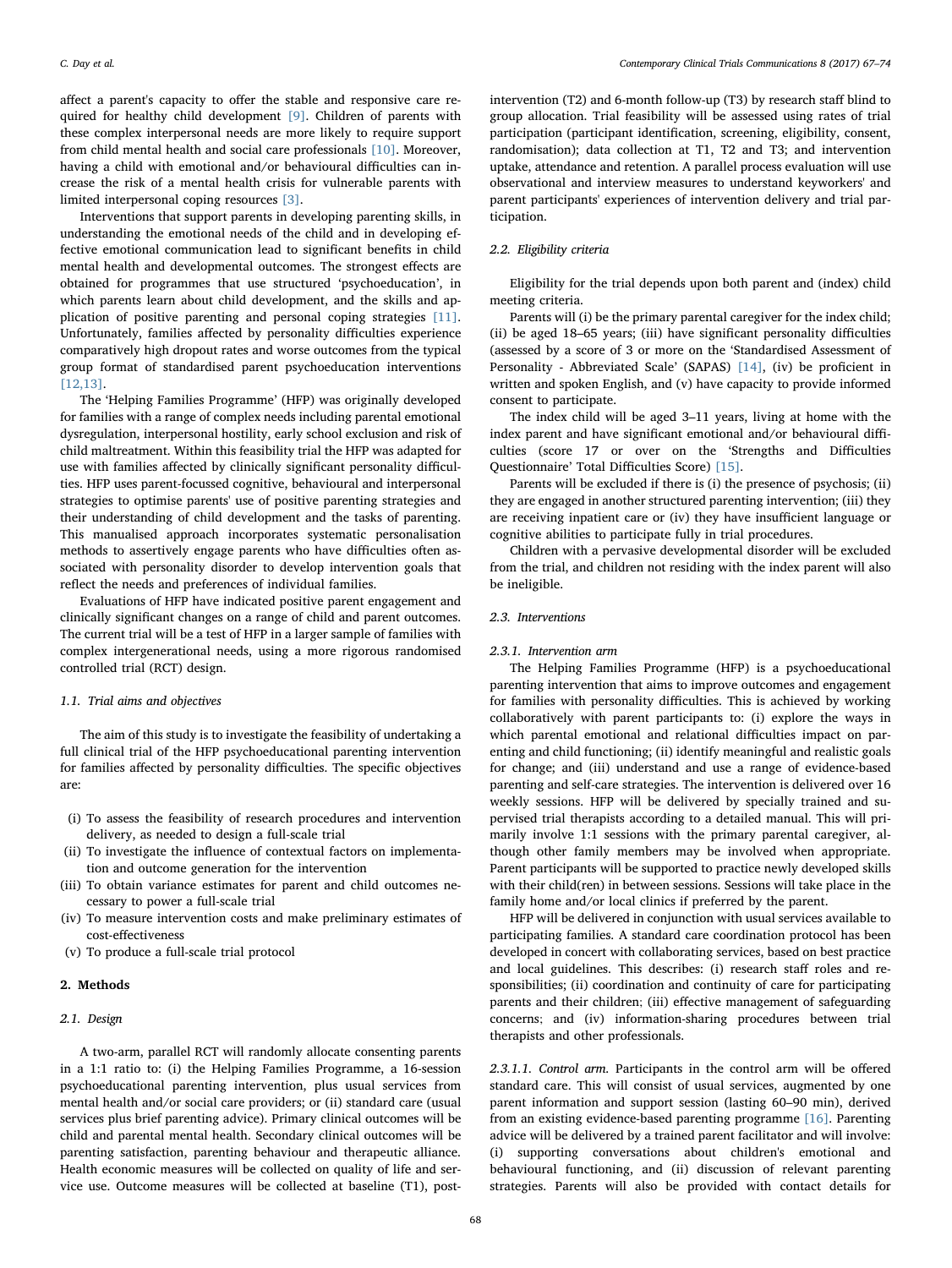sources of additional support and information. A standard care coordination protocol will apply, as per the intervention arm.

# 2.3.2. Concomitant interventions

Participants in both arms of the trial are permitted to continue with their current medication, and to receive other interventions or treatments. These will be noted using the Client Service Receipt Inventory [\[17\]](#page-6-14) at the follow-up stage.

# 2.4. Measures

#### 2.4.1. Participant characteristics

Descriptive data from participating families will be collected about parent and child age, sex and ethnicity, family household composition and family socio-economic status. Basic information (professional background, service type) about clinicians who participate in key informant interviews will also be collected.

#### 2.4.2. Feasibility outcomes

Structured record sheets will be used to document key feasibility parameters related to trial procedures and intervention delivery. Relevant fields will be completed prospectively by research staff and trial therapists, as appropriate. Cumulative data will be obtained on:

- (i) Rates of participant identification (initial approach by keyworker, verbal consent for contact by research staff)
- (ii) Rates of trial participation (screening, eligibility, informed written consent, randomisation), and reasons for non-participation
- (iii) Rates of data collection at baseline and follow-up in both arms of the trial, and reasons for missing data
- (iv) Rates of intervention use (uptake, session attendance and retention) from participants in both arms of the trial, and reasons for missed sessions and dropout

#### 2.4.3. Clinical outcomes

Validated parent-report measures with well-established psychometric properties will assess primary and secondary clinical outcomes. These measures have been reviewed by service user representatives to ensure relevance and comparative ease-of-use. The primary outcome (child behaviour) will be measured at three time points: Time 1 (T1), pre-randomisation baseline; Time 2 (T2), post-intervention follow-up (approximately four months from baseline); and Time 3 (T3), 6-month follow-up (approximately ten months from baseline). Secondary outcomes (child internalising behaviour and parental mental health will be assessed in parallel. Measures will be collected by researchers who are blind to group allocation.

The primary outcome measure will be The Eyberg Child Behavior Inventory (ECBI) [\[18\]](#page-6-15) which is a 36-item questionnaire that assesses intensity and number of disruptive behaviour problems in 2–16 yearolds. It will provide a comprehensive measure of child behaviour difficulties.

Secondary outcomes will be child internalising behaviour, parental concerns about the child, and parental mental health, which will be assessed using validated parent-report questionnaires:

- The Child Behavior Checklist-Internalising Scale (CBCL-Int) [\[19\]](#page-6-16) is a 32-item questionnaire that assesses internalising problems in 6–18 year-olds (school-age version) with an alternate 36-item version available for children aged 1 ½ to 5 years (preschool version). Standardised T-scores will be used to combine results from both versions and provide a comprehensive measure of child emotional difficulties.
- Concerns About My Child (CAMC) [\[20\]](#page-6-17) is a visual analogue scale that requires parents to nominate, prioritise and rate up to three key concerns about their child. The same concerns that are nominated at baseline will be re-rated at follow-up, providing a sensitive,

individualised index of change.

• The Symptom Checklist-27 (SCL-27) [\[21\]](#page-6-18) is a 27-item questionnaire that assesses psychological symptoms in adults. It will provide a broad measure of parental mental health.

Other secondary outcomes measuring parenting satisfaction, parenting behaviour and therapeutic alliance, will also be assessed using the following validated questionnaires:

- The Kansas Parental Satisfaction Scale (KPSS) [\[22\]](#page-6-19) which is a 3-item scale that provides a brief measure of stress and dissatisfaction in the parenting role.
- The Arnold-O'Leary Parenting Scale [\[23\]](#page-6-20) is a 30-item questionnaire that assesses dysfunctional discipline styles in parents of children aged from 2 to 16 years. It correlates significantly with more timeconsuming observational ratings of parenting behaviour ( $r = 0.84$ ), and scores have been shown to differentiate between clinic and nonreferred groups of children.
- The Working Alliance Inventory-Short Revised (WAI-SR) [\[24\]](#page-6-21) which is a 12-item questionnaire that assesses therapeutic alliance. It will only be completed at T2 and will be used to assess the quality of therapeutic relationships developed by trial therapists.

# 2.4.4. Economic evaluations

Economic evaluation will be conducted from (i) a UK National Health Service (NHS)/Personal Social Services perspective and (ii) a societal perspective. Intervention costs will be estimated by combining data on number of screening and intervention sessions provided, with unit costs derived from local data on service expenditure and activity. Costs will include therapist time, on-costs, overheads and capital. Estimates of staff training and supervision costs will also be included. Other resource use information for parents and children will be collected for the six months prior to baseline and follow-up using a modified version of the Client Service Receipt Inventory (CSRI) [\[17\]](#page-6-14). Versions of this schedule have been used in over 300 research studies in the UK and internationally with adults and children. Services will include primary and secondary health care, social care, school-related services (e.g. educational psychologists and other educational support), early years help, and youth and criminal justice services. We will also record (i) time spent by parents accompanying their children to use services, (ii) days off work due to health problems, and (iii) days out of school for children. Resource use data will be combined with appropriate national unit costs [\[25\]](#page-6-22) to calculate the total service costs. Parental time lost from work will be valued using average wage rates. Time lost from school is complex to value and a range of estimates will be used in sensitivity analyses. These will include the cost of providing a day's schooling and an estimate of the future returns from education. For the cost-utility analysis, cost data will be combined with quality adjusted life years (QALYs) derived from the EQ-5D [\[26\]](#page-6-23).

#### 2.4.5. Nested parallel process evaluation

Qualitative interviews will be conducted with key-workers and parent participants following the follow-up assessment and interview with the participant. Key-workers will be selected on the basis of their involvement in recruitment and case management of participants. Parents will be selected to ensure range and diversity in terms of trial allocation, clinical characteristics and outcome. Interviews will be conducted using semi-structured topic guides. These will be employed flexibly and subject to iterative development in order to reflect and explore emergent themes from early interviews. Respondents will be asked questions that explore all topics set out in the pre-defined topic list. However, the researcher will be responsive to issues emerging from respondents' accounts. All interviews will be audio-recorded and transcribed verbatim. The interview content, data collection and analytic methods are grounded in Interpretative Phenomenological Analysis [\[27\]](#page-6-24) in order to gain a detailed understanding of participants' subjective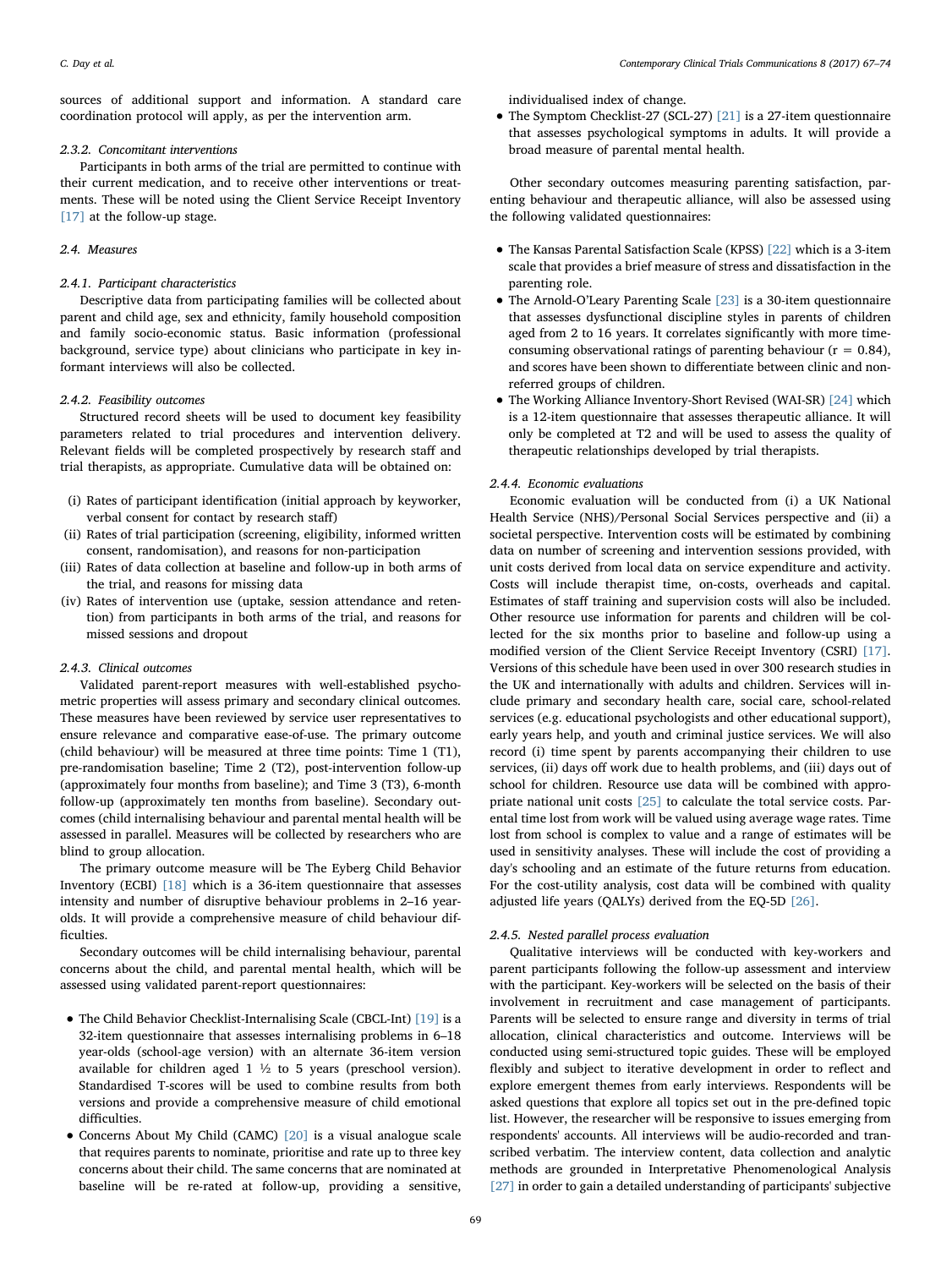experiences of the novel intervention and research procedures. This is particularly important given the complex psychological needs of the participant population.

#### 2.5. Timeline

Individual participants will remain in the trial for approximately 11 months from the time of informed consent to the completion of research procedures. This allows 5 months for completing baseline assessments, randomisation and intervention delivery, followed by a 6-month period in which further assessments are completed at T2 (immediately postintervention) and T3 (6 months post-intervention). The total duration of the trial is expected to be 19 months.

# 2.6. Sample size

A confidence interval approach [\[28\]](#page-6-25) has been used to calculate a sample size of  $N = 70$  based on key feasibility objectives for the pilot RCT. It was decided a priori that the single most important feasibility criterion would be a treatment retention rate of at least 65%. Using a 95% CI for the proportion of parents who complete treatment and an expected completion rate of 80% based on previous evaluations of HFP, we have determined that a sample size of  $N = 35$  in the intervention arm will enable a sufficiently precise estimate of this feasibility objective (95% CI 0.67-0.93). We expect further attrition to occur over the subsequent follow-up period. With a sample size of  $N = 70$  across both groups, we can be 95% confident that the anticipated 6-month followup rate of 70% will be estimated to within  $\pm$  10.7% points. A sample size of  $N = 70$  will also be sufficient to obtain stable estimates of population variances for future power calculations for which at least 30 patients are recommended to estimate a parameter [\[29\].](#page-7-0)

The process evaluation will involve qualitative interviews with samples of parent and keyworker participants. The precise number of participants will be determined by data saturation (and may therefore be inflated), but we anticipate that this will be achieved with  $N = 30$ informants.

#### 2.7. Recruitment and consent procedures

Recruitment will be directed via child and adult mental health services within the catchment area of the trial, as well as concomitant social care agencies. Potentially eligible participants will be affected by personality difficulties as well as having a child with significant emotional and/or behaviour problems, and will be approached by their usual keyworker or therapist with verbal information and a postcardsized leaflet about the research. Briefings will be provided to enable keyworkers to accurately convey the basic aims of the research and sensitively broach the topic of participation. Keyworkers will be prompted to think carefully about the risks and benefits that may accrue from research participation, and apply professional judgment when undertaking an exploratory discussion about the research. After outlining what the research entails, the keyworker will determine whether a parent is agreeable to being contacted by a researcher.

Keyworkers will then provide the research team with telephone contact details for potential participants who have provided verbal consent to be approached. The referring keyworker will be informed if contact cannot be made. If contact is successful, more detailed information about the study aims, eligibility criteria and procedures will be given verbally. Parents will also receive a Participant Information Sheet (PIS) by post and/or email, according to their preference. They will be encouraged to discuss the PIS with family members, keyworkers and other professionals in their network.

Parents will be followed up by telephone, 1 week after anticipated receipt of the PIS. If contact is successful, the researcher will seek to address any questions about the research. The potential risks and benefits of being involved in the study will be reviewed, along with

confidentiality issues, randomisation procedures and the right to withdraw from the study at any stage. In the course of this conversation, the researcher will establish if the parent (i) is willing and able to participate, (ii) is unwilling/unable to participate, or (iii) requires additional time/information to make a decision. If the latter, the researcher will follow up as needed. If the parent is agreeable, the researcher will arrange a face-to-face meeting at a convenient time/ location to obtain informed written consent. The meeting will start with a further review of the PIS. The researcher will explore the parent's understanding of the research and address any outstanding questions and concerns. If the parent is agreeable, the researcher will obtain two signed consent forms (one for the research team; one for the participant to keep). The researcher will then administer the two brief parent-reported screening measures.

If the family is eligible, the researcher will establish if there is sufficient time to complete some or all of the baseline measures in the same meeting. If needed, a separate meeting will be arranged to complete measures as soon as possible. The measures, in the form of parentcompleted pen-and-paper questionnaires, will be administered in a standard sequence and should take approximately 60–90 min to complete. The researcher will be available to help with clarifying questionnaire content and instructions, and will stay alert to any signs of discomfort that may need to be addressed sensitively and supportively. Participants will be paid £10 per hour as reimbursement for the time involved in data completion. This amount has been determined in accordance with good practice guidance [\[30,31\].](#page-7-1)

# 2.8. Allocation and randomisation

Each participant will be allocated a unique, anonymised ID number by the trial coordinator. Details will be entered into an independently monitored computer system set up by the accredited Clinical Trials Unit at King's College, London. The outcome of allocation will be communicated to the trial's senior clinical supervisor, who will then arrange for either an HFP therapist (intervention arm) or parent facilitator (control arm) to make contact with the allocated participant in order to communicate the next steps. Other members of the research team (including the Chief Investigator, statistician and research workers) will remain blind to participant allocation status.

Intervention delivery in both arms of the trial will begin as soon as possible after allocation, and continue for 16 weeks. Participants will continue to receive usual services. Care coordination will be managed according to a standard care protocol.

# 2.9. Data collection

#### 2.9.1. Screening and initial assessments

Participants will receive a text message reminder about the forthcoming follow-up assessment, two weeks prior to the intended assessment date. A researcher will then make contact by telephone one week prior to the intended assessment date. If a participant cannot be reached by telephone after four consecutive attempts, s/he will be sent a standard letter and asked to opt in for any further contact.

If contact is successful, the researcher will arrange a convenient time and location to complete the measures. A reminder text message will be sent 24 h before this scheduled assessment meeting. As with the initial assessment, the measures will be administered in a standard sequence and should take approximately 60–90 min to complete. The blinded researcher will use a standardised script during data collection to remind participants not to disclose their allocation status.

#### 2.9.2. First and second follow-up assessments

Researchers will maintain contact with participants, updating them on research progress and reminding them about arrangements for completion of T2 and T3 assessments. Each participant will also receive a telephone call from a researcher within 1 week of the anticipated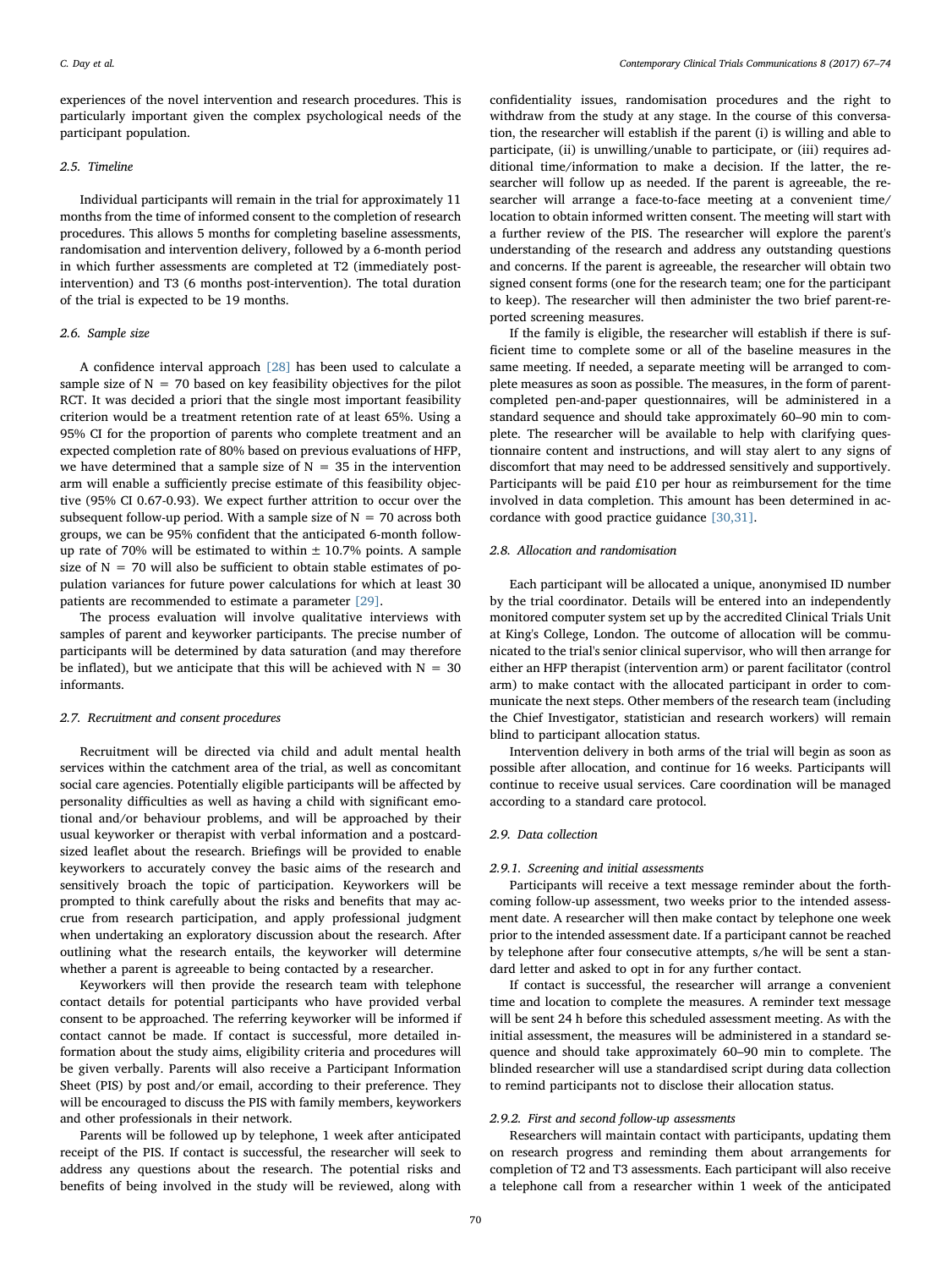arrival of the newsletter. The purpose is to verify the participant's latest contact details and to review understanding of, and availability for, remaining research procedures. As before, up to four attempts will be made to reach the parent by telephone. Researchers carrying out follow-up interviews will remain blind to the randomisation allocation of the participants and will request that they do not reveal this until the point at which process evaluation interviews are conducted. The randomisation status of participants will be stated in a sealed envelope which researchers will open after they have conducted the follow-up assessment, and before they conduct the interview.

# 2.9.3. Interview with keyworkers

Parent participants will be informed verbally and in the PIS that we may conduct a separate interview with their keyworker. Purposively selected keyworkers will receive their own PIS and Consent Form prior to taking part in this qualitative interview. Interviews will be conducted by an unblinded researcher. Keyworkers will not be reimbursed for their participation.

# 2.9.4. Strategies for promoting participant compliance, retention and completing follow-up

Participants' attendance at scheduled sessions will be logged by HFP therapists (intervention arm) and parent facilitators (control arm). The following activities will support adherence to study procedures at first and second follow-up in both trial arms:

- (i) All participants will receive a text message reminder about a forthcoming first or second follow-up assessment; messages will be sent two weeks prior to the intended assessment date, mentioning that a researcher will follow up in a telephone call to confirm a convenient time and location
- (ii) If a participant cannot be reached by telephone after four consecutive attempts (2 calls and 2 text messages), s/he will be texted and asked to opt in for any further contact
- (iii) If contact is unsuccessful at the first follow-up, renewed efforts will be made at the second follow-up unless a parent specifically opts out of all further contact
- (iv) All of the telephone calls, successful and unsuccessful, will be documented
- (v) A further reminder text message will be sent 24 h before a scheduled assessment meeting

Each participant will receive a telephone call from a researcher to check the participant's latest contact details and to review understanding of, and availability for, remaining research procedures. As before, up to four attempts will be made to reach the parent by telephone; details of these calls will be logged.

#### 2.9.5. Data management

Identifiable data, such as participant names and addresses will be removed from completed research measures, and an anonymous identification number will be assigned to each participant to identify the questionnaires and demographic information. Personal data (e.g. participant names and contact details) will only be transferred electronically using encrypted USB drives or secure NHS email servers. Qualitative interviews will be recorded on encrypted devices (e.g. iPhones or iPads), as per the requirement of the sponsor. Completed recordings will be uploaded onto password-protected computers and deleted from recording devices once transcribed. Efforts will be made to upload and transcribe recordings as soon as possible after interviews have been completed. In order to preserve anonymity, participant numbers will be assigned to each participant to identify the interview transcript, and pseudonyms will be used in interview transcripts where participants mention names, places or any other information that could be used to identify them.

The Chief Investigator will act as custodian of the data in

accordance with the UK Data Protection Act and the terms of the Sponsor and Funder. Personal contact details of participants will be retained for the duration of the trial to enable follow-up. Other research data generated by the study will be retained for 7 years to cover contractual liability.

# 2.10. Analysis plan

#### 2.10.1. Statistical methods

The statistical analysis for this pilot trial will be mainly descriptive in nature, aiming to provide estimates of key trial parameters and to inform power calculations for a future definitive trial. A description of the sample will be presented using means and standard deviations for continuous data, or medians and interquartile range if data are skewed. Frequencies and proportions will be used to analyse categorical variables. Feasibility of trial procedures will be assessed using proportions of predetermined parameters and their estimated 95% CIs. We will analyse primary clinical outcomes using multi-level models [\[32\]](#page-7-2) to estimate the likely range of the treatment effect (by assessing 95% CI) at post-treatment and 6-month follow-up (with pre-randomization values as a covariate). Population variances for future power calculations will be determined using the upper 80th percentile of confidence intervals around the estimated population variance, as recommended by Browne [\[29\].](#page-7-0)

#### 2.10.2. Economic evaluation

Differences in mean total costs between experimental and control groups will be compared using ordinary least squares regression adjusting for baseline costs and with bootstrapped confidence intervals generated due to the likely skewed regression residuals [\[33\]](#page-7-3). Costs will be viewed alongside all outcomes (but not formally linked) in a costconsequences analysis. A cost-utility analysis will subsequently be conducted by linking the cost data with QALYs. QALY gains will be calculated using area under the curve methods, controlling for baseline utility [\[34\].](#page-7-4) The point estimates of cost and QALYs will indicate whether the new health technology is dominant (resulting in better outcomes at lower cost) or whether each extra QALY produced by the intervention (or indeed usual care) is at an increased cost. Uncertainty around cost-effectiveness estimates will be addressed using cost-effectiveness planes (produced by generating 1000 cost-QALY combinations using bootstrapping). This will allow us to determine the probability that the intervention results in (i) lower costs and more QALYs, (ii) lower costs and fewer QALYs, (iii) increased costs and fewer QALYs, or (iv) increased costs and more QALYs than usual care. Cost-effectiveness results will be further interpreted using cost-effectiveness acceptability curves (CEACs) generated using the net benefit approach where the monetary value of an individual's QALY gain minus their service cost is calculated [\[32\]](#page-7-2). A range of threshold QALY values will be used to include the £20–30,000 value used by National Institute of Health and Care Excellence [\[35\].](#page-7-5)

From this pilot evaluation, we will be able to generate indicative cost-effectiveness estimates. We do not propose to model beyond the pilot study period but that will be desirable in a future study. However, we will need to address the expected uncertainty around specific cost variables in the analysis and this will inform future data collection methods. In particular, we will explore the impact on the results of varying the cost of the intervention, the cost of parental time and the cost of lost school days.

#### 2.10.3. Process evaluation

The primary aims of the process evaluation analysis are to assess the acceptability of, and adherence to, recruitment procedures in UK NHS and local authority services, and to investigate the impact of contextual factors upon the implementation of HFP and the its outcomes.

Qualitative interview transcripts will be downloaded to NVivo, a computer package for the management, classification and analysis of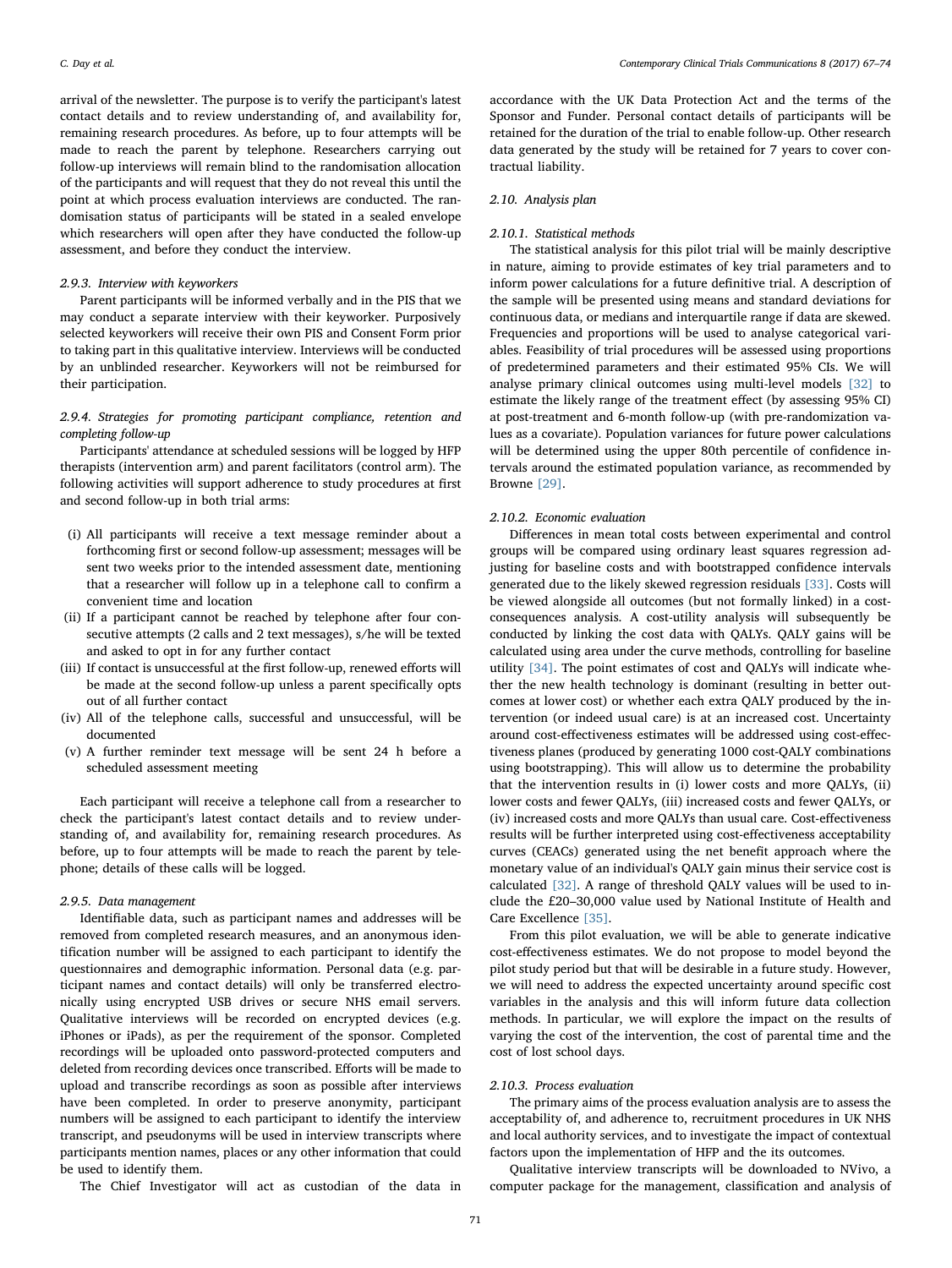text-based data. Thematic coding frameworks will be constructed to allocate codes to emergent themes and issues within the data, facilitating their identification and organisation. Transcripts will be independently coded by at least two researchers (including a service user researcher) to enable discrepancies to be identified and consensus reached about the interpretation and application of the coding framework. Data that do not fit the initial coding framework will lead to the generation of new themes and framework revision. Data will then be consistently classified, indexed and subject to thematic analysis using the refined coding framework. Validation will be undertaken with a sample of participants. Qualitative themes will be triangulated with a descriptive analysis of quantitative feasibility parameters related to participant enrolment and intervention use.

# 2.11. Trial governance

# 2.11.1. Trial Steering Committee

The Chief Investigator will report to an independent Trial Steering Committee (TSC) responsible for ensuring scientific integrity of the trial. The TSC has been established since mid-2014 and has overseen a pre-pilot feasibility study. The Chair is Prof. Peter Fonagy, Freud Memorial Professor of Psychoanalysis at University College London. Other independent members include senior clinicians and academics with expertise in trials and/or families with complex interpersonal needs. The TSC will meet every six months to monitor, review and supervise research progress.

# 2.11.2. Data Monitoring and Ethics Committee

A Data Monitoring and Ethics Committee (DMEC) will monitor interim safety and efficacy data. The DMEC has been established in parallel with the TSC since mid-2014. The Chair is Prof. Philip Graham (Emeritus professor of Child Psychiatry at the Institute of Child Health, London). The TSC will liaise with the DMEC should safety, ethical or efficacy issues emerge, with implications for continuing, modifying or stopping the trial.

#### 2.11.3. Service user participation and involvement

Service user panels will be convened to inform the development of the intervention manual and recruitment pathways. Service user representatives will be appointed to sit on the Trial Steering Committee and to attend meetings of the Project Management Group. A service user researcher will provide expert guidance on the interpretation of the Process Evaluation findings.

#### 2.12. Ethics, consent and permissions

#### 2.12.1. Research ethics approval

Ethics approval was obtained from Health Research Authority South East Coast - Brighton & Sussex Research Ethics Committee (reference: 16/LO/0199).

#### 2.12.2. Consent and confidentiality

2.12.2.1. Access to databases. The Chief Investigator (CD) will act as custodian of the data in accordance with legislation and the theirs of the research sponsor (King's College London) and funder (National Institute for Health Research, UK).

#### 2.12.3. Adverse events

The Chief Investigator will report any serious adverse event that is both related to the research procedures and is unexpected to the Research Ethics Committee that gave a favourable opinion of the research. Researchers carrying out interviews and assessments with participants will be instructed to report any adverse circumstances to the Project Manager and Principal Investigator, no matter how minor the circumstances might appear. Therapists engaged with participants will be asked to impart information on potentially serious adverse events to

their supervisor and/or the Principal Investigator during weekly supervision sessions. A standard form for reporting serious adverse events will be circulated to all trial staff.

#### 3. Discussion

This study focuses on providing help for two marginalised and often linked vulnerable populations 1) parents with clinically significant personality difficulties 2) their young children with emotional and behavioural problems. These parents and their children have very high levels of unmet need and we currently lack robust evidence on the best way to help them. HFP is the first intervention of its kind designed to help these groups and our study will test the feasibility of evaluating HFP using a randomised design.

The primary aim of this study is to assess the feasibility of a fullscale trial to deliver a psychoeducational parenting intervention for families affected by personality difficulties. The Helping Families Programme intervention provides an important alternative to existing group-based interventions for parents whose interpersonal problems present barriers to intervention engagement and achievement of improved outcomes. There is currently a significant gap in evidence-based services for these families, and this feasibility study will test whether a trial of this intervention is possible. Positive feasibility findings for the research and intervention methods and measures will provide a platform for the planning and conduct of a subsequent full-scale trial.

The strengths of the protocol lie in its scope and methods of recruitment. Parents who themselves have personality difficulties and whose children have significant mental health problems can be service users in adult and child mental health services as well as clients of social care services. Often the parental and child needs are under-recognised and care tends to focus on the needs of the individual adult or child. This protocol actively seeks to recruit from across services sectors rather than restricting recruitment to specific service types. The research team will need to engage and communicate with a wide range of practitioners and service provision. The breadth of recruitment routes means that parents located in a range of existing pathways will be given the opportunity to participate in the trial. All parents meeting eligibility criteria will receive support that is additional to the common forms of usual care typically available. Once screened, individual participants will have the chance of allocation to the HFP intervention, an intensive 16 session psychoeducation intervention. Parents randomised to the control arm will receive a manualised one session parenting intervention with a qualified therapist based on an existing evidence based programme [\[16\].](#page-6-13)

Recruitment through this protocol is intended to include parents who have previously received formal assessment, diagnosis and treatment for their complex interpersonal difficulties. It is also intended to be open to parents who meet eligibility criteria but who have not received previously received formal diagnosis and intervention. The latter group of parents are more likely to be found in child mental health and social care services, where diagnostic assessment of the adult parent is not within the scope of services. The protocol uses eligibility criteria based on the use of the SAPAS as a screening measure rather than formal diagnosis of personality disorder. Earlier feasibility work that informed the development of this protocol indicated that many potentially eligible parents had not received formal diagnosis. In addition, staff and service user consultations expressed concerns about the acceptability of screening procedures for the study using diagnostic instruments such as the Development and Well-Being Assessment (DAWBA) and the Structured Clinical Interview for DSM Disorders-II (SCID) [\[36\].](#page-7-6) There are important ethical and personal implications of using a research administration of instruments such as the SCID with parents who have not previously sought diagnosis for complex interpersonal difficulties.

Use of the SAPAS as a screening tool enables participation in the trial of individuals who might otherwise have been excluded because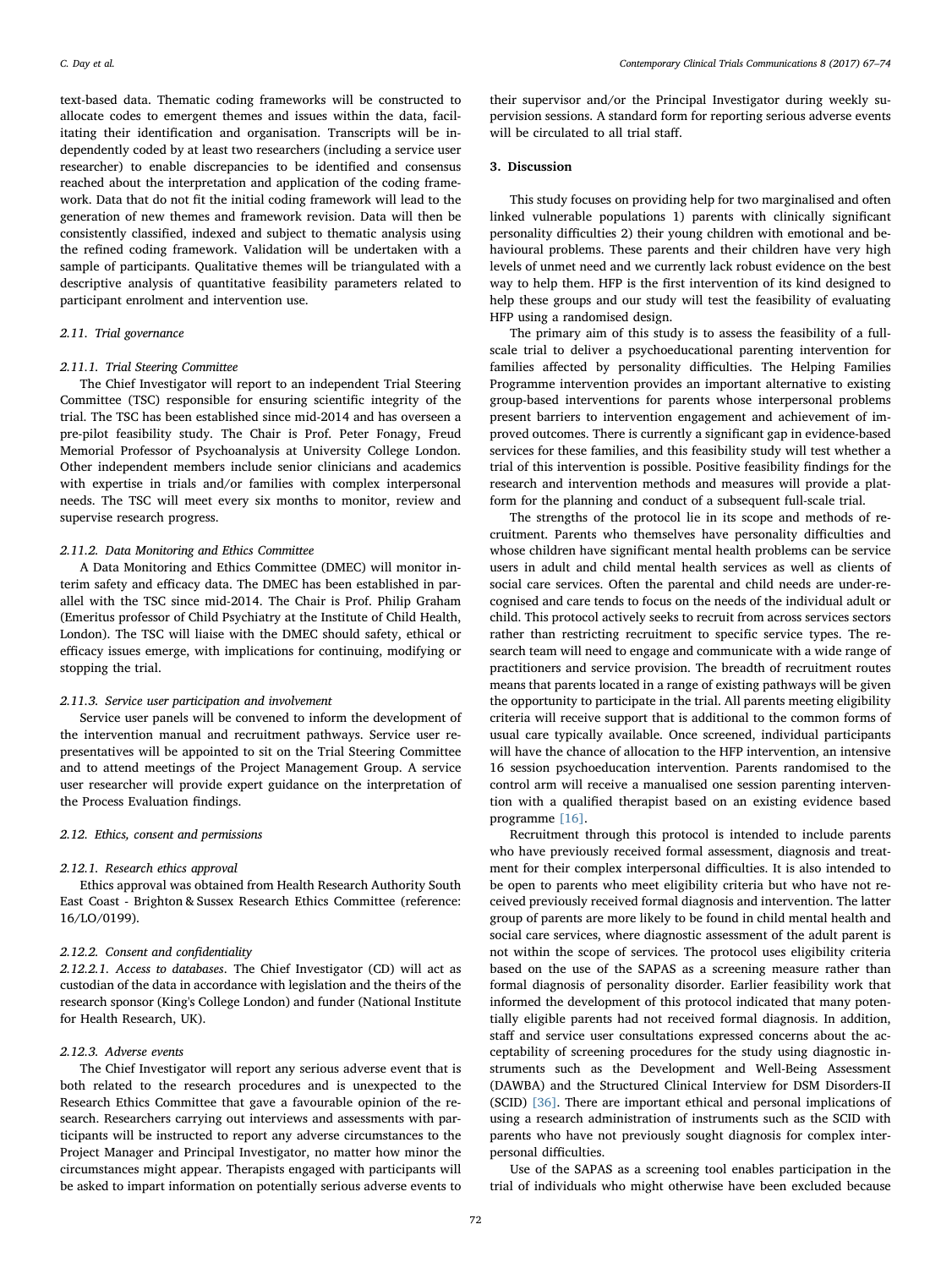they have not previously sought a formal diagnosis for their interpersonal difficulties. However, not including diagnosis as an eligibility criteria has potential implications for the interpretation of the trial results against studies which do use such inclusion criteria.

Further limitations to the protocol include the use of parent informant self-report outcome measures which is reliant on parents' accurate and reliable assessment of their own and their children's functioning across a range of domains. The inclusion of third party assessment measures would increase validity but are not feasible within the funding available for this pilot study. Furthermore, consideration needs to be given to the recognised variations and discrepancies between parent, child and other informant ratings of child outcomes.

Evidence suggests that there is an under-recognition of coexisting parent and child mental health problems. Feasibility work underlined the challenges underpinning this under-recognition, in which adult mental health practitioners focussed on the care of their adult service user, gave limited attention to the mental health of their children, and potential parenting difficulties. Within child mental health services, clinician assessment and intervention is focussed on the young person, with limited attention to the interpersonal function of the adult parent and the effects on their parenting. These practice differences are likely to affect the ability of practitioners across referring services to identify potentially eligible participants and confidently involve the parents in an open and informed discussion about participation. The research team has developed proactive methods to support and train practitioners from across service sectors to preliminary identify participants and engage them in the study.

The trial aims to examine the feasibility of conducting a randomised design to test a new intervention for families affected by personality difficulties, whose needs are typically under-served. Although the impact of the active intervention are as yet unknown, parent participants randomised to the Usual Care arm of the trial may be disappointed by their allocation. Such disappointment may lead to participant withdrawal or to further help-seeking outside of the parameters of the trial. Any additional service utilisation will be recorded through the CSRI. Participant retention and withdrawal reasons will be recorded as part of the assessment of trial feasibility.

This is a new intervention for a highly vulnerable population of parents and children where there are significant deficits in evidence based interventions and clinical practice. This paper describes a research protocol for a pilot randomised control trial for a new psychoeducational parenting intervention that will provide feasibility data that will be used to inform the design and planning for a full-scale trial.

#### Competing interests

The authors declare that they have no competing interests.

#### Authors' contributions

CD (Chief investigator), CD conceived and led the study with contributions from the other authors.

JB contributed to the writing of this manuscript. All authors read and approved the manuscript.

# Authors' information

CD (Chief investigator) is Head of the Centre for Parent and Child Support, South London and Maudsley NHS Foundation Trust.

#### Acknowledgements

This study was funded by the National Institute of Health Research, Health Technology Assessment, Project Reference Number: 12/194/01. Dr Daniel Michelson made a substantial contribution to the original conception and design of the study, and completed study documents

under the supervision and direction of the principal investigator used in the preparation of this manuscript. Ruth Wilson worked as a research worker on the study and made a significant contribution in communicating with parent participants and their mental health teams.

#### References

- <span id="page-6-0"></span>[1] [H. Meltzer, et al., Mental Health of Children and Adolescents in Great Britain, O](http://refhub.elsevier.com/S2451-8654(17)30050-9/sref1)ffice [of National Statistics, London, 2000.](http://refhub.elsevier.com/S2451-8654(17)30050-9/sref1)
- <span id="page-6-1"></span>[2] [Mental Health Foundation, Childhood and Adolescent Mental Health:](http://refhub.elsevier.com/S2451-8654(17)30050-9/sref2) [Understanding the Lifetime Impacts, Mental Health Foundation and O](http://refhub.elsevier.com/S2451-8654(17)30050-9/sref2)ffice of [Health Economics, London, 2005.](http://refhub.elsevier.com/S2451-8654(17)30050-9/sref2)
- <span id="page-6-2"></span>[3] [Social Care Institute for Excellence, Think Child, Think Parent, Think Family: a](http://refhub.elsevier.com/S2451-8654(17)30050-9/sref3) [Guide to Parental Mental Health and Child Welfare, Social Care Institute for](http://refhub.elsevier.com/S2451-8654(17)30050-9/sref3) [Excellence, London, 2009.](http://refhub.elsevier.com/S2451-8654(17)30050-9/sref3)
- <span id="page-6-3"></span>[4] [J. Coid, M. Yang, Prevalence and correlates of personality disorder in Great Britain,](http://refhub.elsevier.com/S2451-8654(17)30050-9/sref4) [Br. J. Psychiatry 188 \(2006\) 423](http://refhub.elsevier.com/S2451-8654(17)30050-9/sref4)–431.
- [5] [G. Newton-Howes, P. Tyrer, K. Anagnostakis, S. Cooper, O. Bowden-Jones,](http://refhub.elsevier.com/S2451-8654(17)30050-9/sref5) [T. Weaver, The prevalence of personality disorder, its comorbidity with mental](http://refhub.elsevier.com/S2451-8654(17)30050-9/sref5) state disorders, and its clinical signifi[cance in community mental health teams, Soc.](http://refhub.elsevier.com/S2451-8654(17)30050-9/sref5) [Psychiatry Psychiatr. Epidemiol. 45 \(2010\) 453](http://refhub.elsevier.com/S2451-8654(17)30050-9/sref5)–460.
- <span id="page-6-4"></span>[6] [J. Kim, et al., Child maltreatment and trajectories of personality and behavioral](http://refhub.elsevier.com/S2451-8654(17)30050-9/sref6) [functioning: implications for the development of personality disorder, Dev.](http://refhub.elsevier.com/S2451-8654(17)30050-9/sref6) [Psychopathol. 21 \(2009\) 889](http://refhub.elsevier.com/S2451-8654(17)30050-9/sref6)–912.
- <span id="page-6-5"></span>[7] [C. Can Aken, M. Junger, M. Verhoeven, M.A.G. van Aken, M. Dekovi](http://refhub.elsevier.com/S2451-8654(17)30050-9/sref7)ć, [J.J.A. Denissen, Parental personality, parenting and toddlers' externalising beha](http://refhub.elsevier.com/S2451-8654(17)30050-9/sref7)[viours, Eur. J. Personal. 21 \(2007\) 993](http://refhub.elsevier.com/S2451-8654(17)30050-9/sref7)–1015.
- <span id="page-6-6"></span>[8] [C. Suveg, M.L. Jacob, M. Payne, Parental interpersonal sensitivity and youth social](http://refhub.elsevier.com/S2451-8654(17)30050-9/sref8) [problems: a mediational role for child emotion dysregulation, J. Child Fam. Stud.](http://refhub.elsevier.com/S2451-8654(17)30050-9/sref8) [19 \(2010\) 677](http://refhub.elsevier.com/S2451-8654(17)30050-9/sref8)–686.
- <span id="page-6-7"></span>[9] [J.G. Johnson, P. Cohen, S. Kasen, M.K. Ehrensaft, T.N. Crawford, Associations of](http://refhub.elsevier.com/S2451-8654(17)30050-9/sref9) [parental personality disorders and axis I disorders with childrearing behavior,](http://refhub.elsevier.com/S2451-8654(17)30050-9/sref9) [J. Am. Acad. Child Adolesc. Psychiatry 69 \(2006\) 336](http://refhub.elsevier.com/S2451-8654(17)30050-9/sref9)–350.
- <span id="page-6-8"></span>[10] [D.G. Dutton, M.K. Denny-Keys, J.R. Sells, Parental personality disorder and its ef](http://refhub.elsevier.com/S2451-8654(17)30050-9/sref10)[fects on children: A review of current literature, J. Child Custody 8 \(2011\) 268](http://refhub.elsevier.com/S2451-8654(17)30050-9/sref10)–283.
- <span id="page-6-9"></span>[11] [National Institute for Health and Clinical Excellence, Antisocial Behaviour and](http://refhub.elsevier.com/S2451-8654(17)30050-9/sref11) [Conduct Disorders in Children and Young People: Recognition, Intervention and](http://refhub.elsevier.com/S2451-8654(17)30050-9/sref11) [Management, NICE, London, 2013.](http://refhub.elsevier.com/S2451-8654(17)30050-9/sref11)
- <span id="page-6-10"></span>[12] [S.M. Reyno, P.J. McGrath, Predictors of parent training e](http://refhub.elsevier.com/S2451-8654(17)30050-9/sref12)fficacy for child ex[ternalizing behavior problems: a meta-analytic review, J. Child Psychol. Psychiatry](http://refhub.elsevier.com/S2451-8654(17)30050-9/sref12) [47 \(2006\) 99](http://refhub.elsevier.com/S2451-8654(17)30050-9/sref12)–111.
- [13] [A.C. Maliken, L. Fainsilber Katz, Exploring the impact of parental psychopathology](http://refhub.elsevier.com/S2451-8654(17)30050-9/sref13) [and emotion regulation on evidence-based parenting interventions: a transdiag](http://refhub.elsevier.com/S2451-8654(17)30050-9/sref13)[nostic approach to improving treatment e](http://refhub.elsevier.com/S2451-8654(17)30050-9/sref13)ffectiveness, Clin. Child Fam. Psychol. [Rev. 16 \(2013\) 173](http://refhub.elsevier.com/S2451-8654(17)30050-9/sref13)–186.
- <span id="page-6-11"></span>[14] [P. Moran, M. Leese, T. Lee, P. Walters, G. Thornicroft, A. Mann, The standardised](http://refhub.elsevier.com/S2451-8654(17)30050-9/sref14) [assessment of personality - abbreviated scale \(SAPAS\): preliminary validation of a](http://refhub.elsevier.com/S2451-8654(17)30050-9/sref14) [brief screen for personality disorder, Br. J. Psychiatry 183 \(2003\) 228](http://refhub.elsevier.com/S2451-8654(17)30050-9/sref14)–232.
- <span id="page-6-12"></span>[15] R. Goodman, The strengths and difficulties [questionnaire: a research note, J. Child](http://refhub.elsevier.com/S2451-8654(17)30050-9/sref15) [Psychol. Psychiatry Allied Discip. 38 \(1997\) 581](http://refhub.elsevier.com/S2451-8654(17)30050-9/sref15)–586.
- <span id="page-6-13"></span>[16] EPEC ref, C. Day, M. Michelson, S. Thomson, C. Penney, L. Draper, Evaluation of a peer-led parenting intervention for child behaviour problems: a community-based randomised controlled trial, Br. Med. J. 344 (2012), [http://dx.doi.org/10.1136/](http://dx.doi.org/10.1136/bmj.e1107) [bmj.e1107.](http://dx.doi.org/10.1136/bmj.e1107)
- <span id="page-6-14"></span>[17] [J. Beecham, M. Knapp, Costing psychiatric interventions, in: G. Thornicroft \(Ed.\),](http://refhub.elsevier.com/S2451-8654(17)30050-9/sref17) [Measuring Mental Health Needs, Gaskell, London, 2001, pp. 200](http://refhub.elsevier.com/S2451-8654(17)30050-9/sref17)–224.
- <span id="page-6-15"></span>[18] [S. Eyberg, A.W. Ross, Assessment of child behaviour problems: the validation of a](http://refhub.elsevier.com/S2451-8654(17)30050-9/sref18) [new inventory, Am. J. Child Health 7 \(1978\) 249](http://refhub.elsevier.com/S2451-8654(17)30050-9/sref18)–257.
- <span id="page-6-16"></span>[19] [T.M. Achenbach, L.A. Rescorla, Manual for the ASEBA School-Age Forms and](http://refhub.elsevier.com/S2451-8654(17)30050-9/sref19) Profi[les, University of Vermont, Research Center for Children, Youth & Families,](http://refhub.elsevier.com/S2451-8654(17)30050-9/sref19) [Burlington, VT, 2001.](http://refhub.elsevier.com/S2451-8654(17)30050-9/sref19)
- <span id="page-6-17"></span>[20] [S. Scott, Q. Spender, M. Doolan, B. Jacobs, H. Aspland, Multicentre controlled trial](http://refhub.elsevier.com/S2451-8654(17)30050-9/sref20) [of parenting groups for childhood antisocial behaviour in clinical practice, Br. Med.](http://refhub.elsevier.com/S2451-8654(17)30050-9/sref20) [J. 323 \(2001\) 194](http://refhub.elsevier.com/S2451-8654(17)30050-9/sref20)–196.
- <span id="page-6-18"></span>[21] [J.M. Müller, C. Postert, T. Beyer, T. Furniss, S. Achtergarde, Comparison of eleven](http://refhub.elsevier.com/S2451-8654(17)30050-9/sref21) [short versions of the Symptom Checklist 90-Revised \(SCL-90-R\) for use in the as](http://refhub.elsevier.com/S2451-8654(17)30050-9/sref21)[sessment of general psychopathology, J. Psychopathol. Behav. Assess. 32 \(2010\)](http://refhub.elsevier.com/S2451-8654(17)30050-9/sref21) 246–[254.](http://refhub.elsevier.com/S2451-8654(17)30050-9/sref21)
- <span id="page-6-19"></span>[22] [D.E. James, W.R. Schumm, C.E. Kennedy, C.C. Grigsby, K.L. Shectman,](http://refhub.elsevier.com/S2451-8654(17)30050-9/sref22) [C.W. Nichols, Characteristics of the Kansas parental satisfaction scale among two](http://refhub.elsevier.com/S2451-8654(17)30050-9/sref22) [samples of married parents, Psychol. Rep. 57 \(1985\) 163](http://refhub.elsevier.com/S2451-8654(17)30050-9/sref22)–169.
- <span id="page-6-20"></span>[23] D.S. Arnold, S.G. O'Leary, L.S. Wolff[, M. Acker, The Parenting Scale: a measure of](http://refhub.elsevier.com/S2451-8654(17)30050-9/sref23) [dysfunctional parenting in discipline situations, Psychol. Assess. 5 \(1993\) 137](http://refhub.elsevier.com/S2451-8654(17)30050-9/sref23)–144.
- <span id="page-6-21"></span>[24] [R.L. Hatcher, J.A. Gillaspy, Development and validation of a revised short version of](http://refhub.elsevier.com/S2451-8654(17)30050-9/sref24) [the Working Alliance Inventory, Psychother. Res. 16 \(2006\) 12](http://refhub.elsevier.com/S2451-8654(17)30050-9/sref24)–25.
- <span id="page-6-22"></span>[25] [L. Curtis, A. Netten, Unit Costs of Health and Social Care 2006, Personal Social](http://refhub.elsevier.com/S2451-8654(17)30050-9/sref25) [Services Research Unit, Canterbury, 2007.](http://refhub.elsevier.com/S2451-8654(17)30050-9/sref25)
- <span id="page-6-23"></span>[26] [N. Wille, X. Badia, G. Bonsel, K. Burstro, G. Cavrini, A. Egmar, et al., Development](http://refhub.elsevier.com/S2451-8654(17)30050-9/sref26) [of the EQ-5D-y: a Child-friendly Version of the EQ-5D, Quality of Life Research,](http://refhub.elsevier.com/S2451-8654(17)30050-9/sref26) [2010.](http://refhub.elsevier.com/S2451-8654(17)30050-9/sref26)
- <span id="page-6-24"></span>[27] [J.A. Smith, P. Flowers, M. Larkin, Interpretative Phenomenological Analysis:](http://refhub.elsevier.com/S2451-8654(17)30050-9/sref27) [Theory Method and Research, Sage, London, 2009.](http://refhub.elsevier.com/S2451-8654(17)30050-9/sref27)
- <span id="page-6-25"></span>[28] [M.A. Hertzog, Considerations in determining sample size for pilot studies, Res.](http://refhub.elsevier.com/S2451-8654(17)30050-9/sref28) [Nurs. Health 31 \(2009\) 180](http://refhub.elsevier.com/S2451-8654(17)30050-9/sref28)–191.